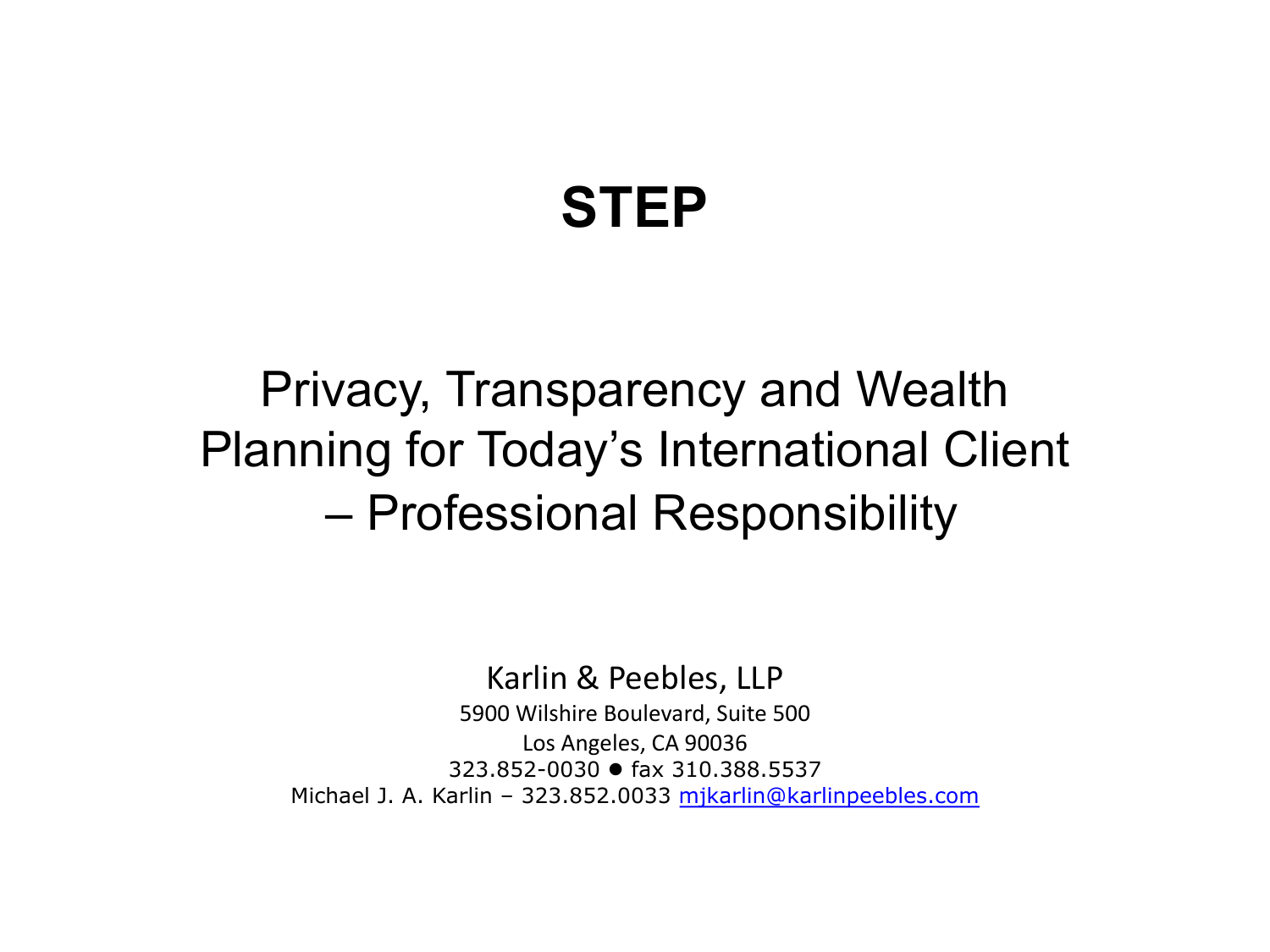# Professional Responsibility

- Traditional obligations of lawyers include:
	- $\blacklozenge$  Duty of compet[ence and diligence](http://www.americanbar.org/groups/professional_responsibility/publications/model_rules_of_professional_conduct/model_rules_of_professional_conduct_table_of_contents.html)
	- $\blacklozenge$  Duty of confidentiality
	- $\blacklozenge$  Duty of l[oyalty and avoidance of](http://www.japaneselawtranslation.go.jp/law/detail/?id=1878&vm=04&re=02) conflicts of interest
	- $\blacklozenge$  Duties as offic[ers of the court, includ](https://www.sav-fsa.ch/fr/anwaltsrecht/berufsregeln-national.html)ing duty of ca tribunals and fairness and truthfulness to third part
- **n Professional responsibility rules in various countries** generally cover these obligations, but details greatly. Some examples:
	- ◆ United States ABA Model Rules of Professional
	- ◆ England Solicitors Code of Conduct 2011
	- ◆ Japan Attorney Act Chapter IV
	- ◆ Switzerland Code de Déontologie

May 4, 2017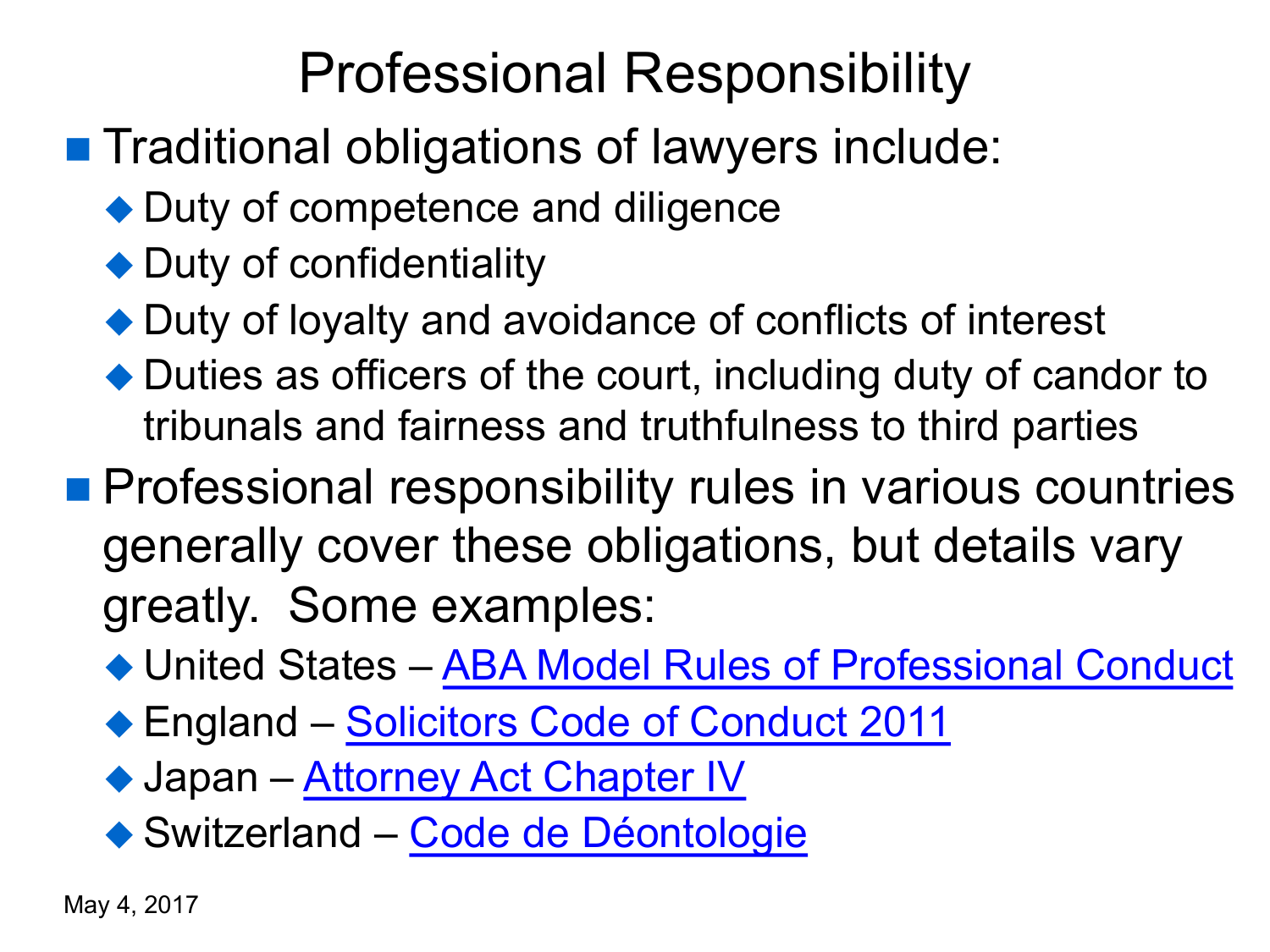# Professional Responsibility

- $\blacksquare$  In cross-border matters, issues arise either in metric acute form than in a purely domestic context or beyond traditional professional responsibility cor
	- What obligations are there to know about foreign law and how does this square with the duty of competence?
	- 2. What obligations may lawyers have to other third parties  $$ actual and potential creditors or foreign governments?
	- 3. What must lawyers know about their clients, in particular about their source of wealth in general and in relation to a particular m
	- 4. Is a lawyer obliged to prevent a client from committing crime offences at home and in foreign countries?
		- Is it enough to refuse a case or to withdraw as counsel?
		- How much confidentiality can a lawyer maintain?
- $\blacksquare$  How do these issues apply to other professionals, su accountants, wealth managers, and trustees?
	- ◆ U.K. professional bodies have **Statement of Professional Co** Relation to Taxation (November 1, 2016; effective March 1, 2016)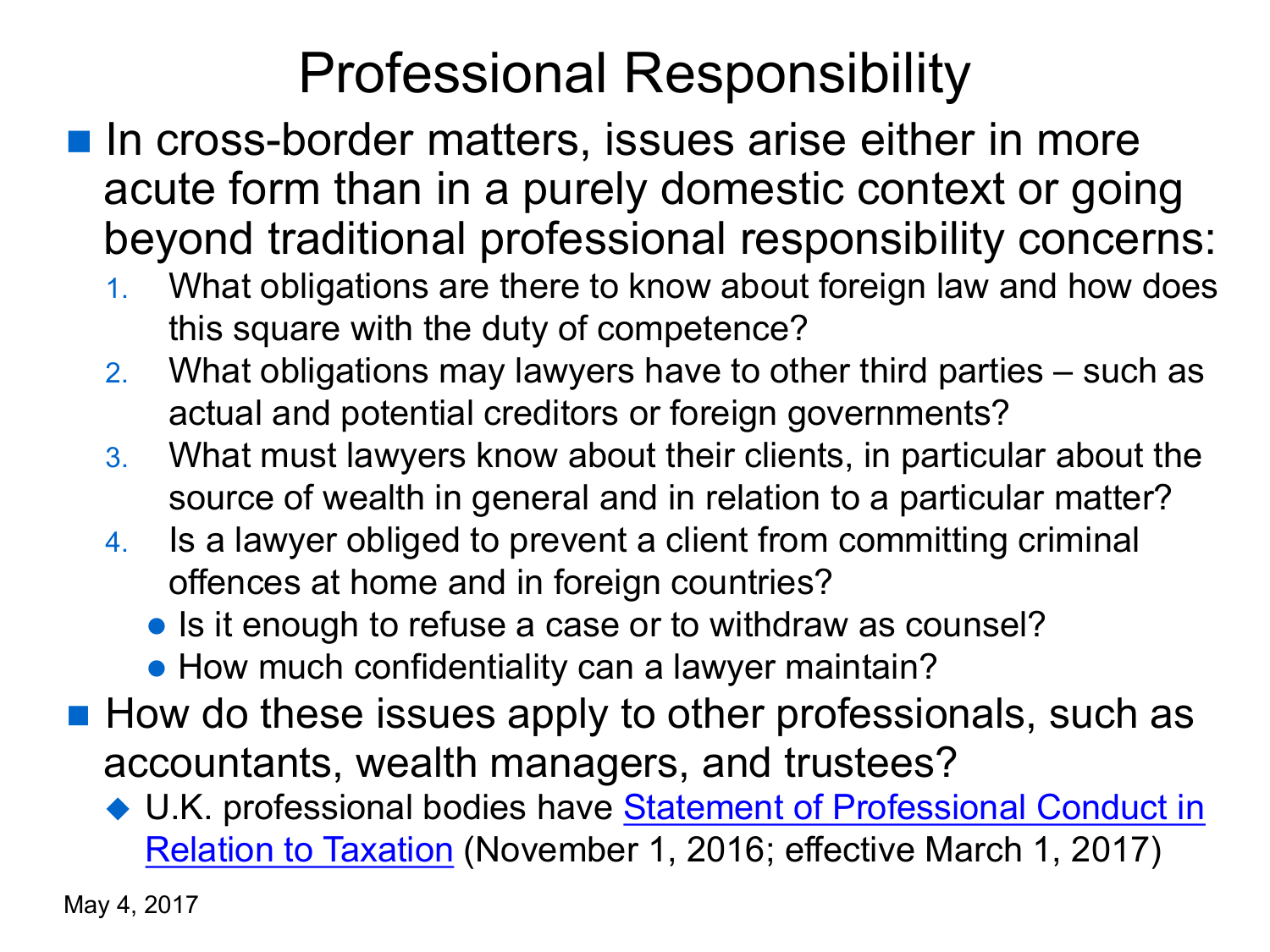## Advising Across Borders – 1

- Advisors can no longer ignore issues in other jurisdictions
	- $\blacklozenge$  Standard domestic planning techniques may not work. E.g.,
		- U.K. domiciled client buying a California home using a standard probate avoidance trust may trigger U.K. inheritance tax
		- Debt structures intended to generating U.S. interest deductions may simply shift income to the investor's home country
	- $\blacklozenge$  Pre-immigration planning may have adverse consequences
		- Pre-immigration gift may trigger home country gains or gift taxes
		- Canadian resident moving to another country remains resident in Canada until tax (as opposed to actual) residence begins in the other country
	- $\blacklozenge$  Foreign country actual or de facto exchange controls
		- E.g., China, South Africa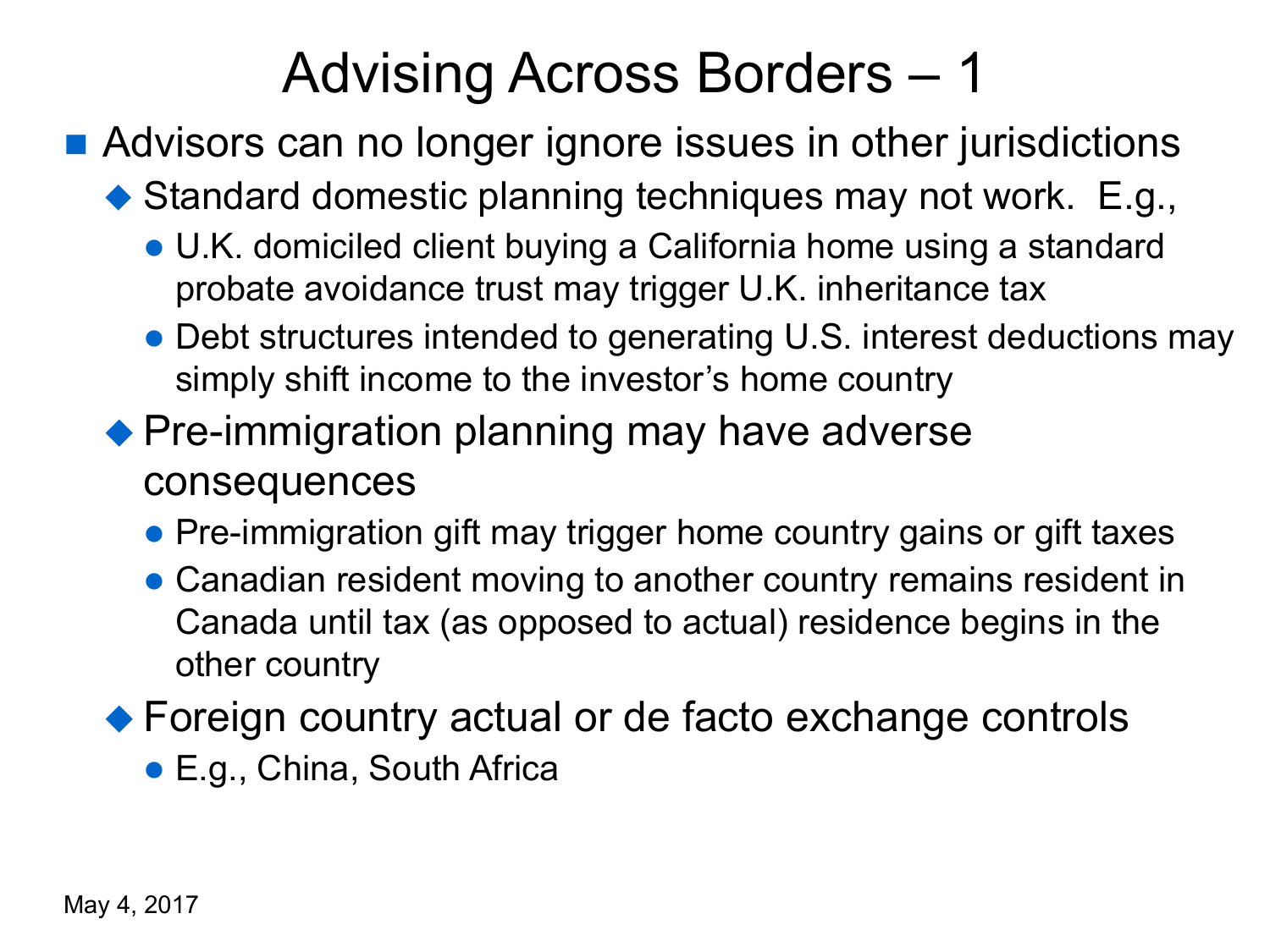## Advising Across Borders – 2

- Many home country advisors have difficulty adjusting to differences in other countries
	- $\blacklozenge$  They may ignore or try to work around those differences
	- $\blacklozenge$  They can be resistant to unfamiliar concepts
	- $\blacktriangleright$  They may be over-protective of their relationship with emigrating clients
- Clients worry about the cost and inconvenience of having their home and target country advisors communicate
- $\blacktriangleright$  Even when advisors belong to same firm or association  $\blacklozenge$  They need to be persuaded of the benefits of cooperation ■ For both clients and advisors, minds must be kept open – what works at home may not work abroad

May 4, 2017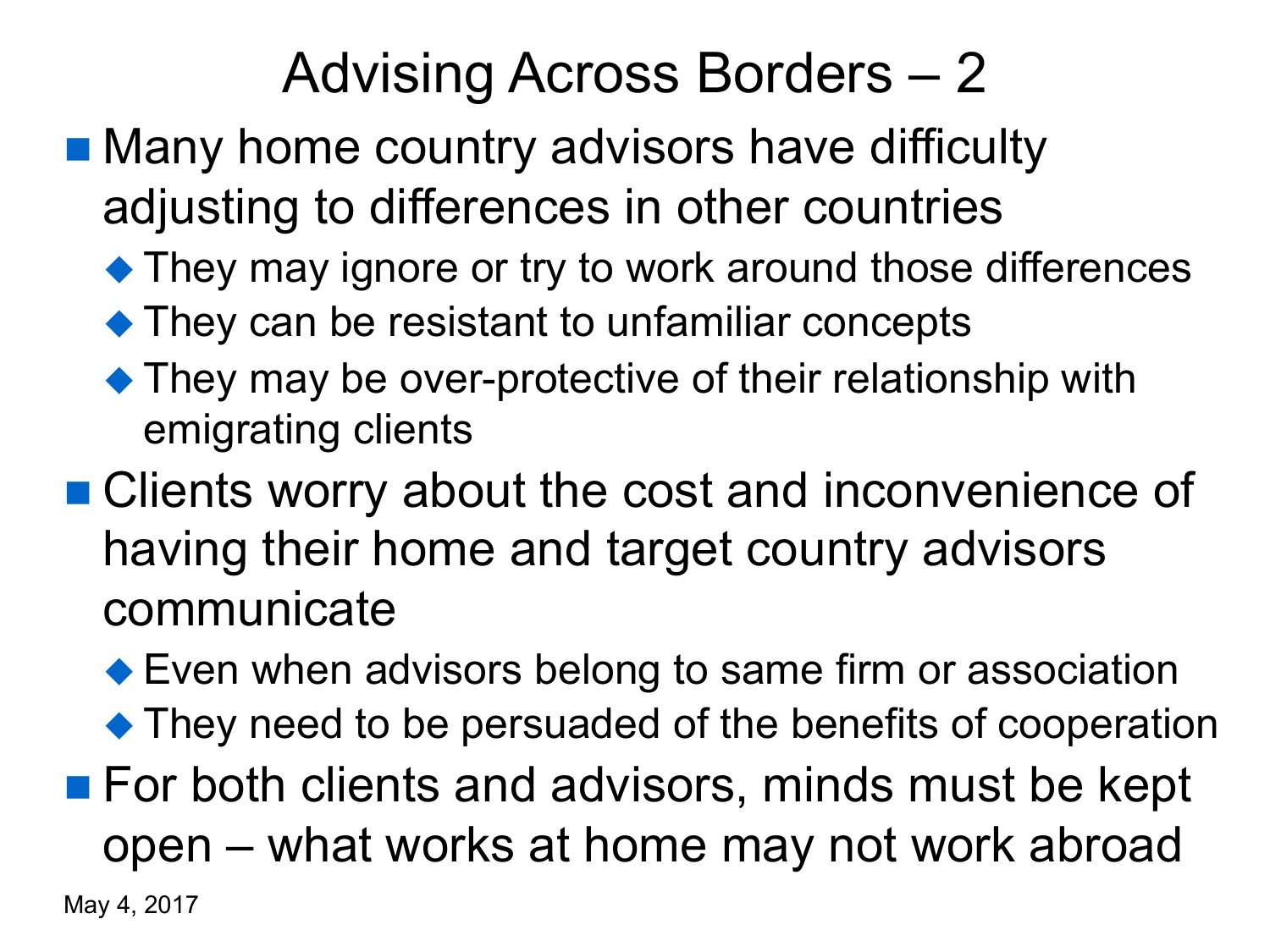#### Exposure in Cross-Border Transactions

■ The United States may enforce civil or criminal sanctions against advisers who engage in or assist conduct that violates its law, regardless of where the conduct occurred

#### $\blacklozenge$  Example: Bank Wegelin

- Founded in 1741. In 2013, it admitted that, for nearly 10 years, it helped Americans hide over \$1 billion from the U.S. authorities
- Although it had no direct U.S. presence and its activities did not violate Swiss law, it pleaded guilty in New York to assisting tax evasion and was fined \$57.8 million. The bank closed after transferring its non-U.S. business to its subsidiary Notenstein Privatbank (now part of the Austrian Raffeisen Banking Group)

**n** Chipping away at the Revenue Rule – Pasquantino v. U.S.

- ◆ U.S. Supreme Court upheld conviction for wire fraud of defendants who used interstate communication to plan defrauding Canadian customs through smuggling alcohol across the U.S.-Canada border
- $\blacklozenge$  The U.S. may will prosecute crimes involving international tax planning if conduct involves the use of instrumentalities of interstate commerce, or breaks U.S. federal law. Several successful prosecutions have followed *Pasquantino*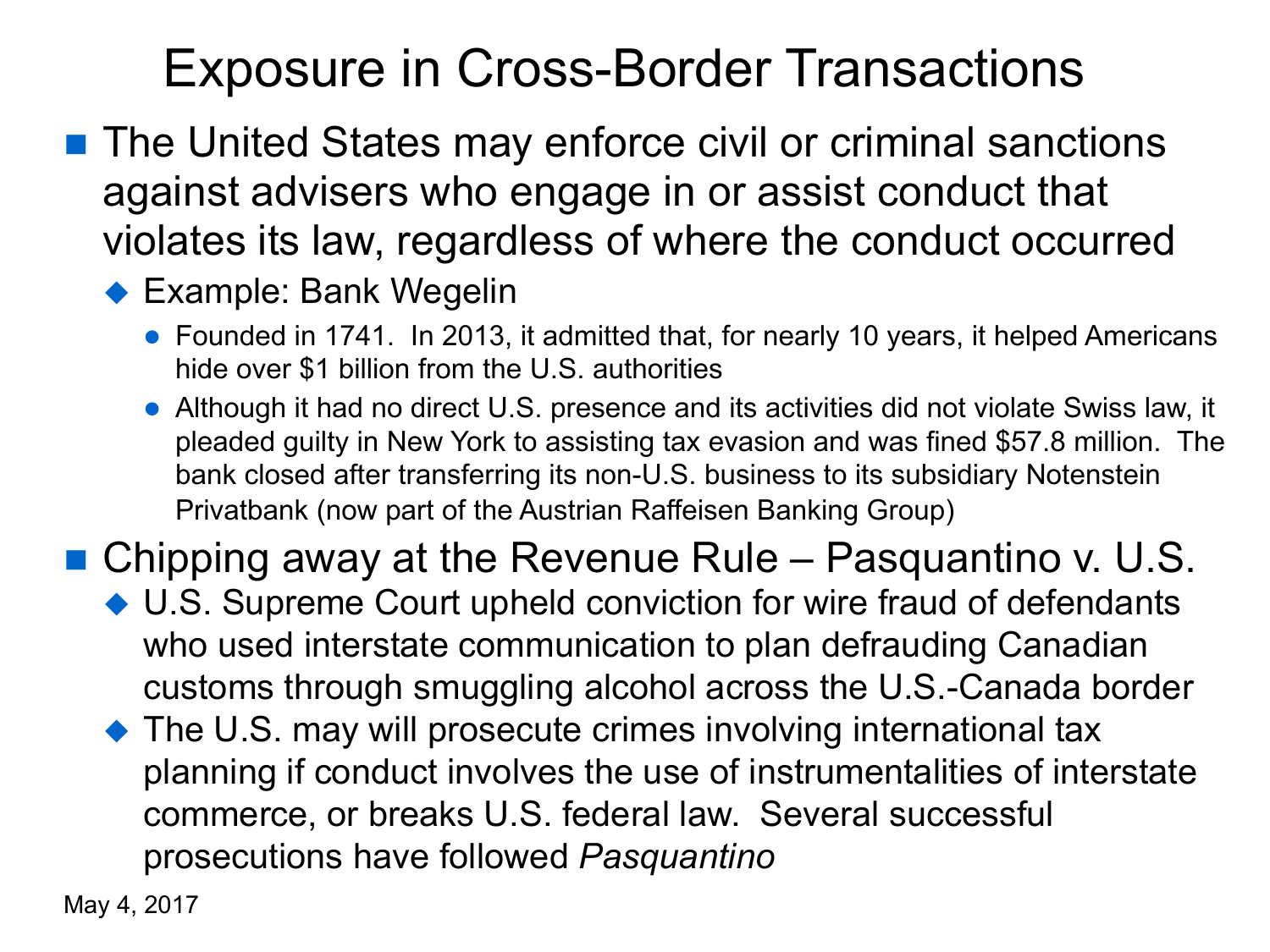### Some Other Cross-Border Examples

- $\blacksquare$  The U.K. processes tax crimes under its Anti-Money Laundering regime
	- $\blacklozenge$  Proceeds of Crime Act of 2002 Foreign nationals may be prosecuted for knowingly aiding a British taxpayer in committing a tax crime in the U.K., despite having non-resident alien status
- German Steuerberaterbührenverordnung Sections 116 and 117a specifically provide for international cooperation in the prosecution of tax crimes involving Germans or German tax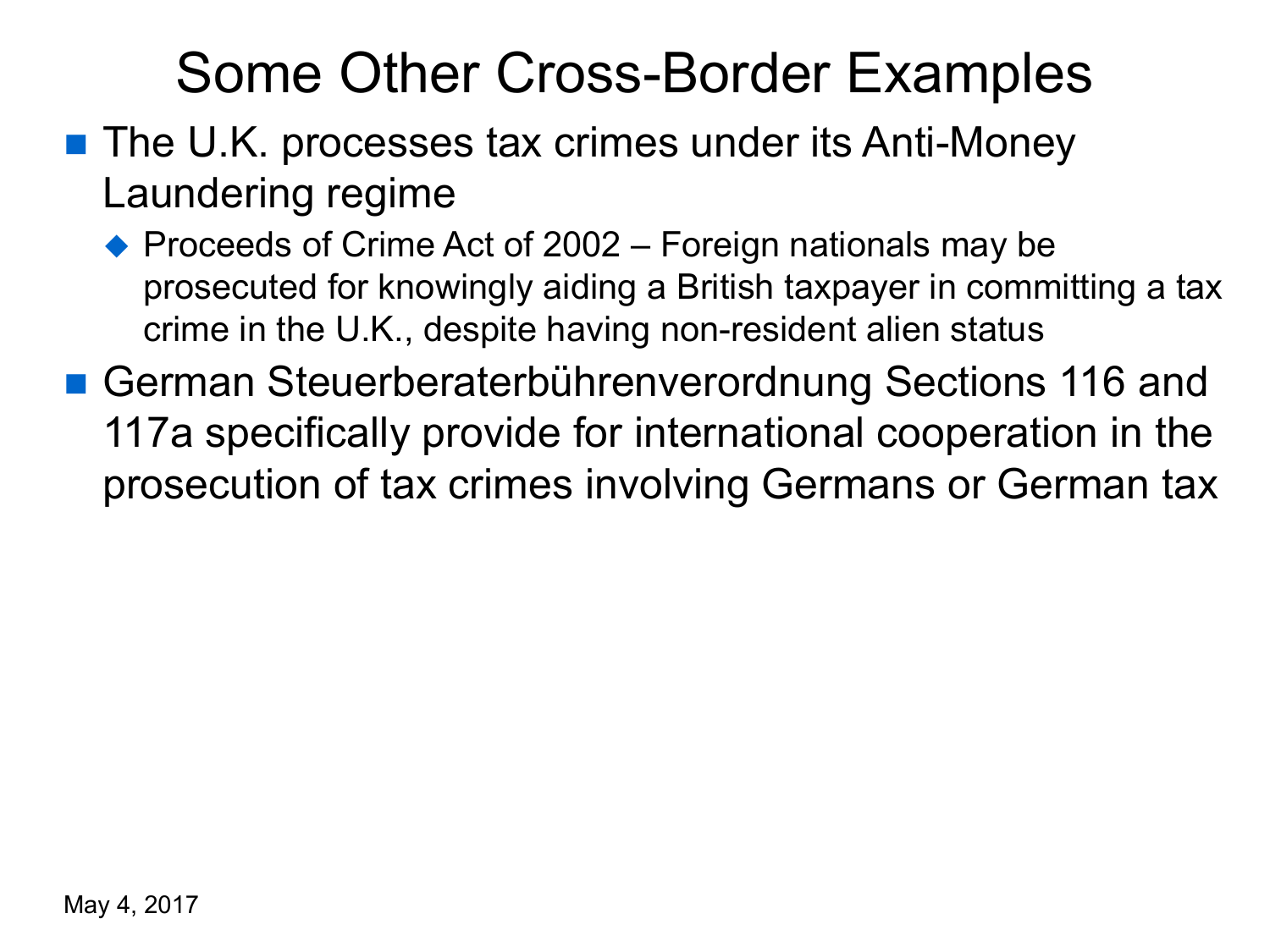## KYC for Lawyers

- Banks have become subject in many countries to increasingly stringent KYC rules
	- $\blacklozenge$  These are closely associated with FATCA and CRS
	- $\blacklozenge$  But they also arise under extensive initiatives directed against money laundering, organized crime, anticorruption, international sanctions, and terrorism
	- $\blacklozenge$  Many of these requirements apply to professional advisors
- U.S. lawyers are not yet subject to extensive KYC
	- requirements specifically directed at the profession
	- Client intake procedures have been more focused on conflicts of interest and financial suitability
	- $\blacklozenge$  Lawyers are often motivated by a belief that everyone is entitled to representation
	- $\triangle$  Change is surely coming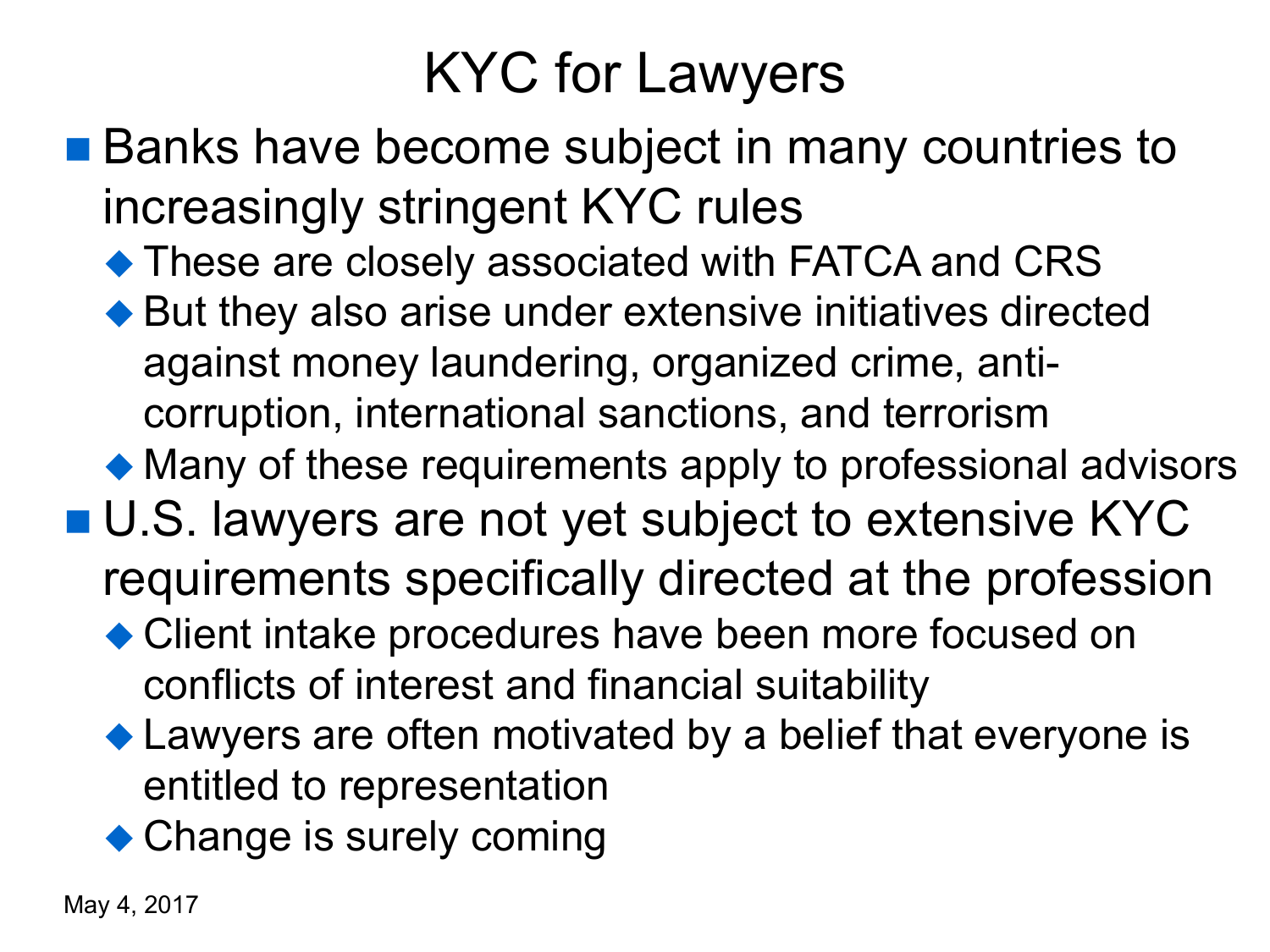# KYC: Verifying Client Information

- U.S. lawyers do in fact have some professional responsibility to verify client identity, facts on which advice is given and source of funds
	- $\triangle$  Current requirements under the Model Rules of Professional Responsibility and Circular 230
		- Attorney must make a "reasonable inquiry" into the facts
		- However, where an attorney knows or should know on the basis of that inquiry, the attorney may be held accountable for any illegal or unethical actions taken.
	- $\triangle$  AML laws, including reporting of cash transactions, apply to lawyers

#### ■ Nevertheless, lawyers generally lack the resources of banks to conduct client due diligence

- $\blacklozenge$  Attorneys can use similar procedures and other tools
	- Require personal information (passports, proof of residence, references, etc.)
	- Use of OFAC search, internet and social media searches to verify identity and check background information
	- Client intake standards should become more risk-based
- $\blacklozenge$  Lawyer should disclose to clients at initial contact that these outlets may be used to collect or verify client information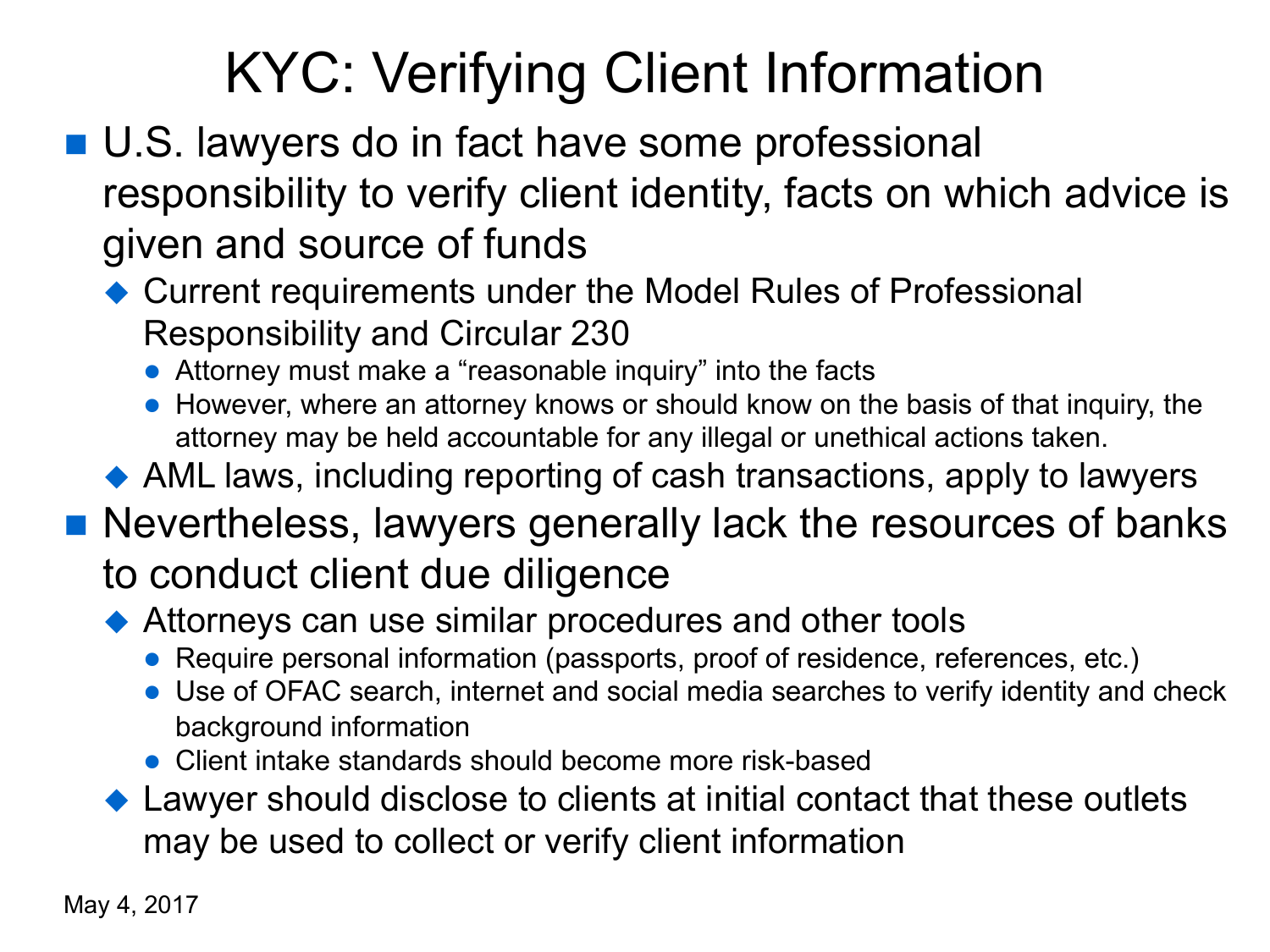# **Confidentiality**

- **n** Traditionally, particular emphasis has been placed in the U.S. on the obligation of lawyers to clients
- Very strong obligations to maintain client confidences - both as a matter of professional duty and under the attorney-client privilege
- **n** Third party obligations nevertheless exist:
	- $\triangle$  Crime-fraud exception where the lawyer participates in the commission of a crime or of fraud
	- $\blacktriangleright$  Exception where lawyer acting in another capacity (e.g., financial advisor or tax preparer)
	- $\blacklozenge$  Privilege relates to communications not documents, which cannot be made privileged by giving custody to a lawyer

 $\rightarrow$  Duty of lawyer as officer of the court (duty of candor)